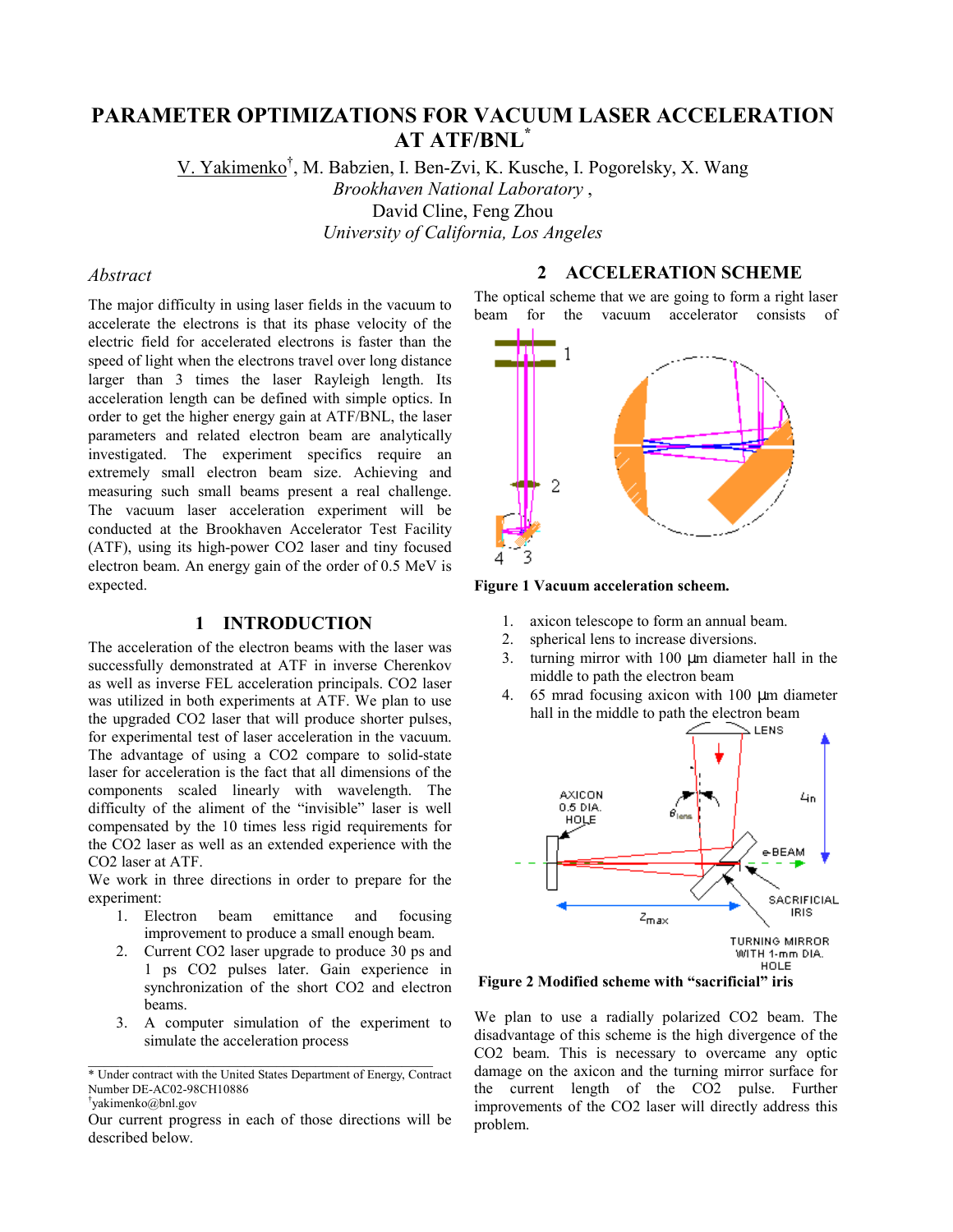The modification of this scheme was suggested to overcome this problem with the use of sacrificial iris to terminate CO2 beam. CO2 pulse divergence can be optimised for acceleration without constrain of the large laser beam at the axicon locaion.



**Figure 3 Measured time profile of the CO2 beam after preamplifier.** 

Recently upgraded with a high-pressure, big-aperture booster amplifier, the ATF CO2 laser system delivers up to 6 J in 180 ps (FWHM) pulse (see Fig. 3). The system has a potential for considerable pulse shortening that will allow delivering to the IP stronger laser intensity without damage of the accelerating structure. As the first step in this direction, we will explore a possibility of amplification of the 30 ps pulse sliced before the booster amplifier with a plasma shutter (see Fig.4).



**Figure 4 Expected laser profile after plasma shutter and saturable absorber.** 

After replacing the presently operated low-bandwidth laser preamplifier with a high-pressure laser, the output will reach subterawatt level in the 15 ps pulse. Future plan calls for replacement of the presently operated 14 ps Nd:YAG laser with a subpicosecond laser. This opens a prospect for slicing and direct amplification of 1 ps CO2 laser pulses to the 10 TW level.

# **4 ULTRA SMALL** β**-FUNCTION FOCUS**

The experiment was done on ATF beam line 1. Produced by photoinjector electron beam, get accelerated by linac to 50 MeV and transported through straight focusing channel after that, deflected into despertion line and finally into experimental beam line 1. Dispersion compensated before beam line but energy and energy spread continuously monitored in the nonzero dispersion region.



**Figure 5. Transport optics from linac exit till beam profile monitor.** 

Initial tuning of beam line was done by measuring beam size on multiple beam transport line and fitting with calculations.

First triplet beam line 1 forms waist on the next beam profile monitor. Well-controlled and reproducible starting point for the rest of the transport line was obtained this way.



**Figure 6. Last 6 m of the beam transport line.** 

Figure 2 shows the rest beam line 1. It forms telescopic demagnification with 5:1 ratio. Less then 2 cm β-function in both planes produced at the end. Betatron phase